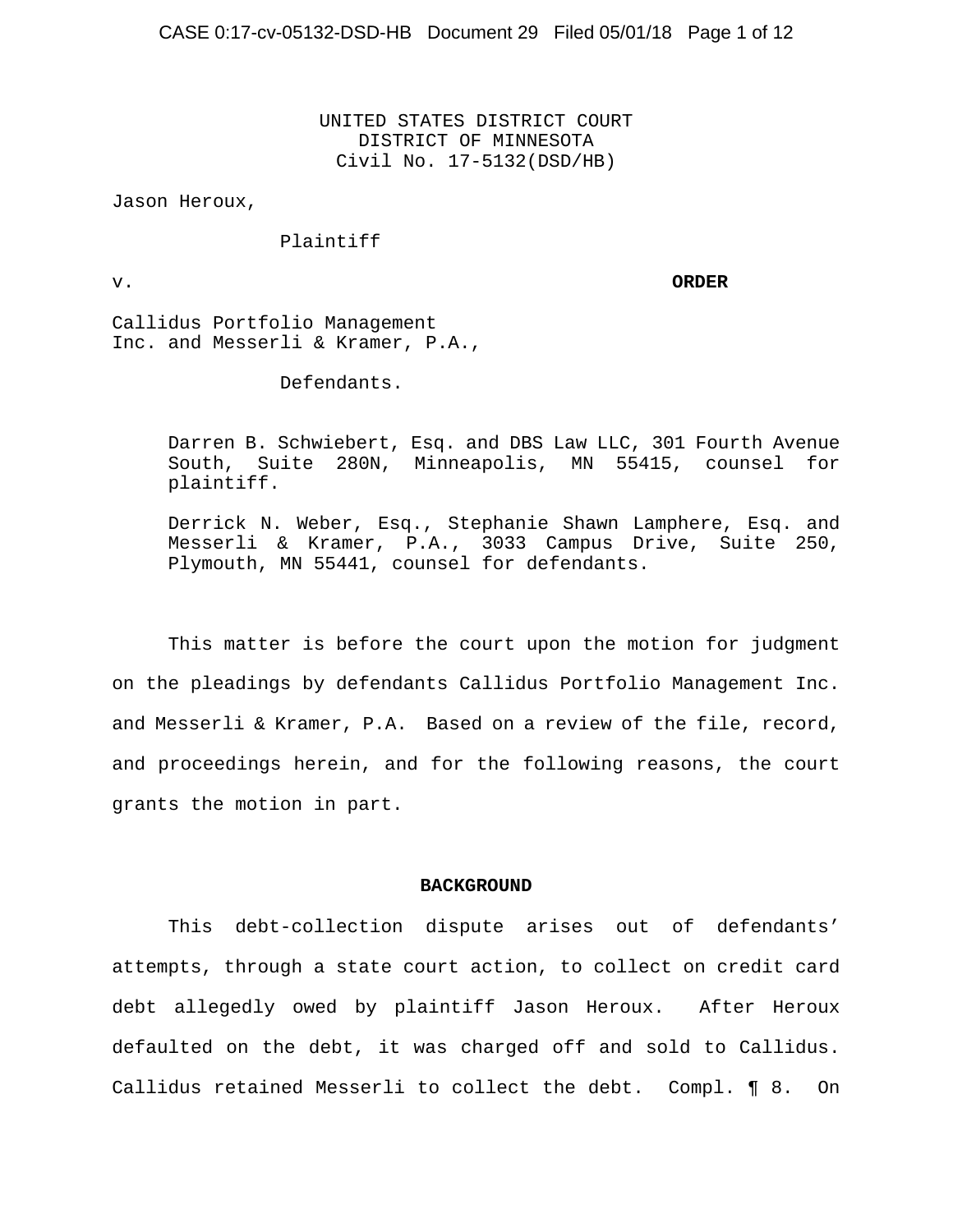### CASE 0:17-cv-05132-DSD-HB Document 29 Filed 05/01/18 Page 2 of 12

April 12, 2016, defendants served Heroux with a state court complaint seeking \$1,665.11 plus accrued and continuing interest. Answer Ex. A at 4. Defendants did not file the complaint at that time. Heroux answered the complaint on March 16, 2017, denying any liability and asserting various affirmative defenses. Id. at 12- 13. Defendants served Heroux with their first set of "interlocking discovery" on April 4, 2017, and filed the case in Hennepin County the following day. Id. at 6, 17, 20-29. Defendants then moved for summary judgment. Heroux did not respond to the discovery, oppose the summary judgment motion, or appear for the summary judgment hearing. Id. at 56-57. The court determined that, based on the evidence and Heroux's failure to respond, defendants were entitled to judgment and an award of \$2,881.57. Id. at 56-59.

On November 16, 2017, Heroux commenced this suit against defendants alleging that the state-court action violated the Fair Debt Collections Practices Act (FDCPA), 15 U.S.C. § 1692, et seq, in several respects. Heroux specifically alleges that defendants violated the FDCPA by (1) serving misleading discovery; (2) seeking false admissions through discovery; (3) misrepresenting the identity of the creditors; (4) impermissibly seeking to collect post charge-off interest; and (5) seeking to collect affidavit costs. Defendants now move to dismiss arguing that the court lacks jurisdiction and, alternatively, that the complaint fails to state a claim.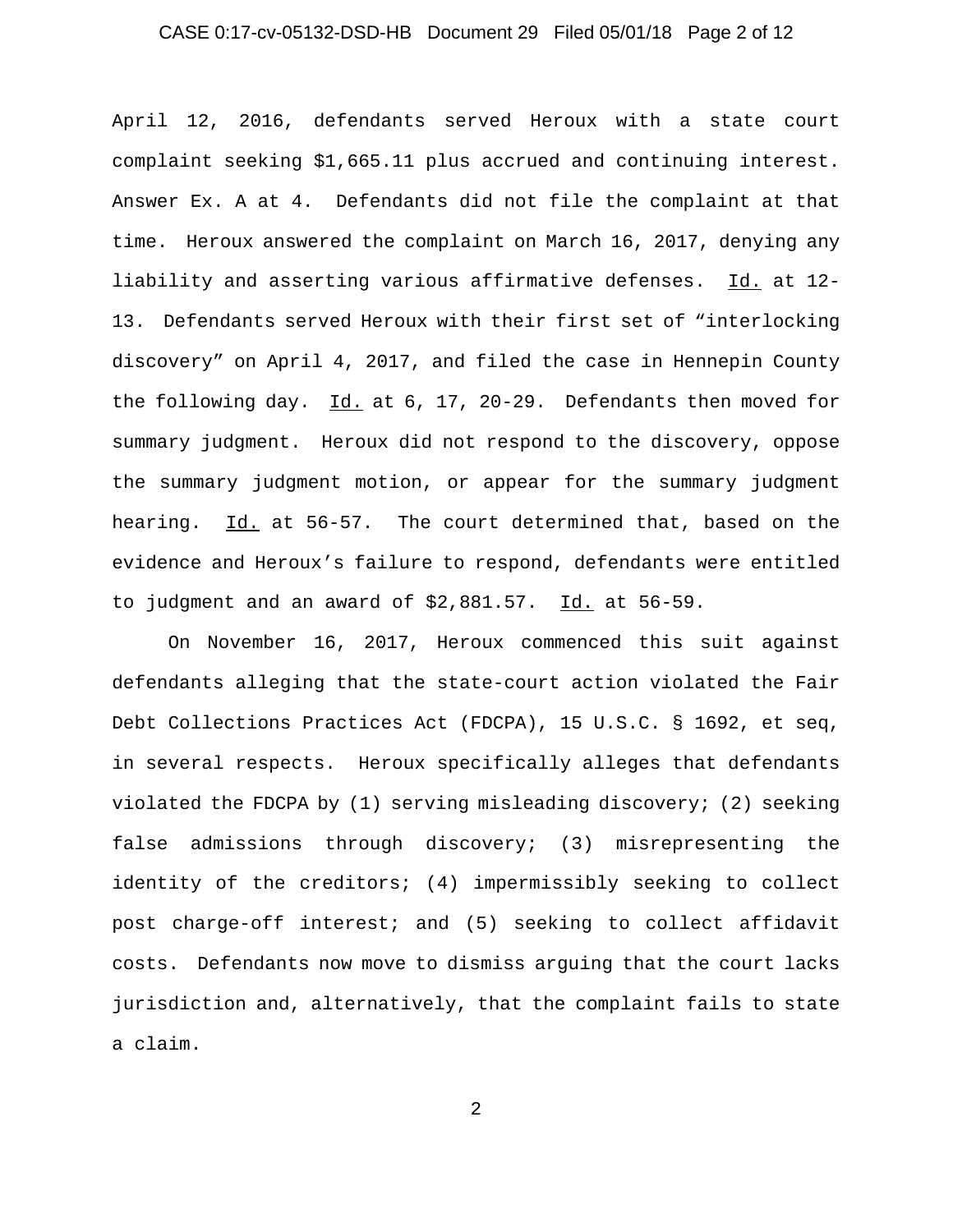#### **DISCUSSION**

#### **I. Standard of Review**

The same standard of review applies to motions under Federal Rules of Civil Procedure  $12(c)$  and  $12(b)(6)$ . Ashley Cty., Ark. v. Pfizer, Inc., 552 F.3d 659, 665 (8th Cir. 2009). Thus, to survive a motion for judgment on the pleadings, "a complaint must contain sufficient factual matter, accepted as true, to state a claim to relief that is plausible on its face." Braden v. Wal–Mart Stores, Inc., 588 F.3d 585, 594 (8th Cir. 2009) (citation and internal quotation marks omitted). "A claim has facial plausibility when the plaintiff [has pleaded] factual content that allows the court to draw the reasonable inference that the defendant is liable for the misconduct alleged." Ashcroft v. Iqbal, 556 U.S. 662, 678 (2009). Although a complaint need not contain detailed factual allegations, it must raise a right to relief above the speculative level. Bell Atlantic Corp. v. Twombly, 550 U.S. 544, 555 (2007). "[L]abels and conclusions or a formulaic recitation of the elements of a cause of action" are not sufficient to state a claim. Iqbal, 556 U.S. at 678 (citation and internal quotation marks omitted).

#### **II. Rooker-Feldman Doctrine**

Defendants argue that the court is precluded from hearing this matter under the Rooker-Feldman doctrine because Heroux is effectively appealing the state court's judgment. The court disagrees.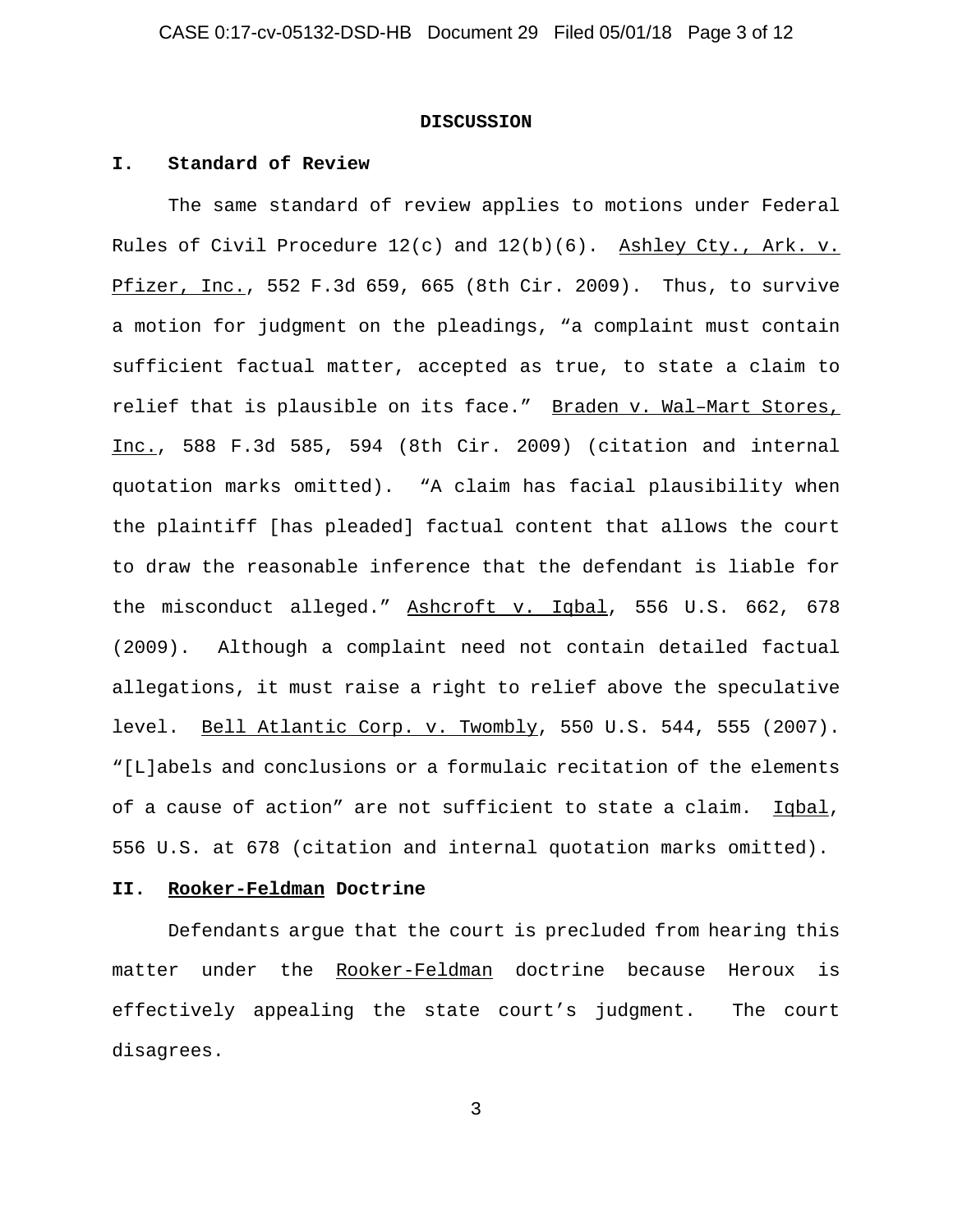### CASE 0:17-cv-05132-DSD-HB Document 29 Filed 05/01/18 Page 4 of 12

The Rooker–Feldman doctrine is implicated when a federal action is commenced by "state-court losers complaining of injuries caused by state-court judgments rendered before the district court proceedings commenced and inviting district court review and rejection of those judgments." Exxon Mobile Corp. v. Saudi Basic Indus. Corp., 544 U.S. 280, 284 (2005). Under the doctrine, federal district courts are without jurisdiction to review statecourt judgments or to address federal claims with allegations that are inextricably intertwined with a state-court decision. Prince v. Ark. Bd. of Exam'rs in Psychology, 380 F.3d 337, 340 (8th Cir. 2004). However, if a federal plaintiff presents an independent claim, even "one that denies a legal conclusion that a state court has reached in a case to which he was a party, then there is jurisdiction and state law determines whether the defendant prevails under principles of preclusion." Exxon, 544 U.S. at 293 (citation omitted); see also Hageman v. Barton, 817 F.3d 611, 614 (8th Cir. 2016) ("The doctrine is limited in scope and does not bar jurisdiction over actions alleging independent claims arising from conduct in underlying state proceedings.").

The Rooker–Feldman doctrine "bars both straightforward and indirect attempts by a plaintiff to 'undermine state court decisions.'" Prince, 380 F.3d at 340 (quoting Lemonds v. St. Louis Cty., 222 F.3d 488, 492 (8th Cir. 2000)). A claim is inextricably intertwined under Rooker-Feldman if it "succeeds only to the extent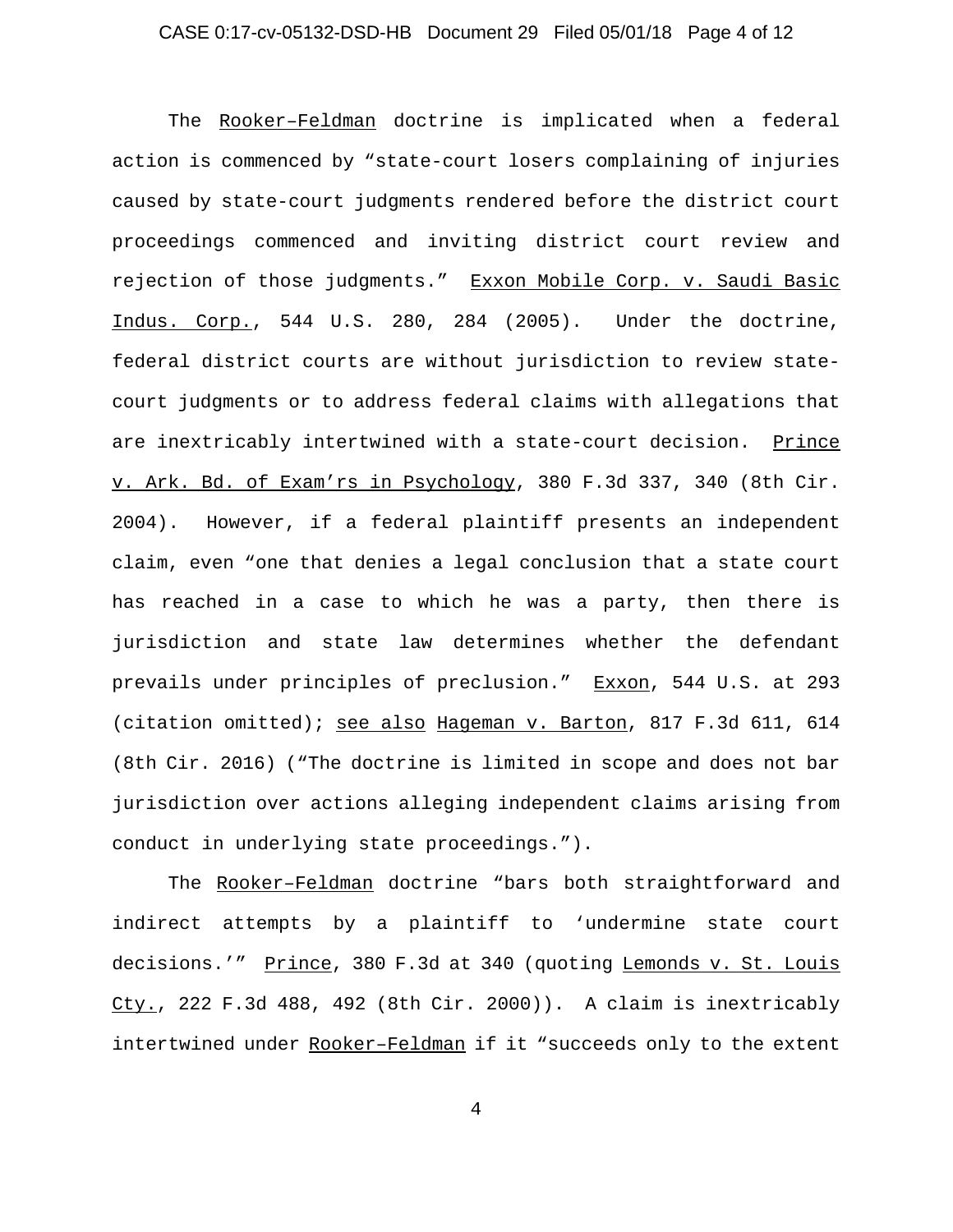### CASE 0:17-cv-05132-DSD-HB Document 29 Filed 05/01/18 Page 5 of 12

that the state court wrongly decided the issues before it [or] if the relief requested ... would effectively reverse the state court decision or void its ruling." Fielder v. Credit Acceptance Corp., 188 F.3d 1031, 1035 (8th Cir. 1999) (citation omitted). The fact that a judgment was entered on a party's default does not alter the applicability of the Rooker–Feldman doctrine and renders the court without jurisdiction over defenses to the state court action that the defaulting party failed to raise.<sup>1</sup> See id. (holding that a federal district court cannot amend a state court default judgment based on claims and defenses the losing party failed to raise).

Here, Heroux does not seek relief from the state-court judgment, nor does he claim that he has been injured by that judgment. Rather, Heroux asserts that defendants violated the FDCPA based on their "actions in the process of obtaining the judgment." Hageman, 817 F.3d at 616. The Eighth Circuit has held that Rooker-Feldman does not apply to such actions. Id.; see also Worley v. Engel, No. 17-1105, 2017 WL 3037558, at \*2 (D. Minn. July 18, 2017) (determining that Rooker-Feldman did not apply because the plaintiff did not seek review of the state-court judgment, but instead complained of injuries caused by alleged FDCPA violations in the underlying action); Ness v. Gustel Chargo, PA, 933 F. Supp. 2d 1156, 1162 (D. Minn. 2013) ("Rooker-Feldman does not bar an

<sup>1</sup> Heroux effectively defaulted in the state-court action by failing to appear after answering the complaint.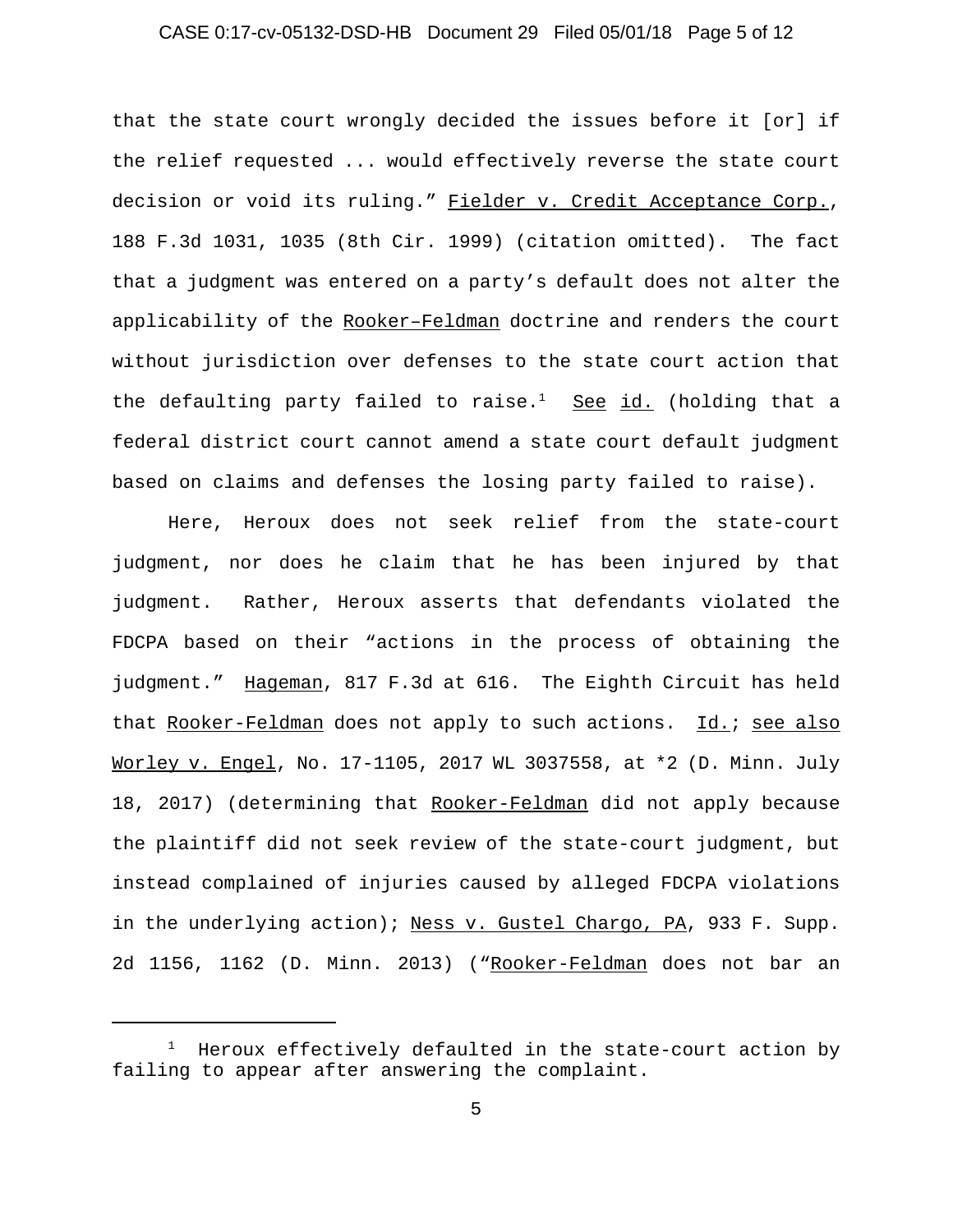### CASE 0:17-cv-05132-DSD-HB Document 29 Filed 05/01/18 Page 6 of 12

FDCPA claim challenging only a defendant's debt-collection practices, without challenging the validity of the state-court judgment."). As a result, Rooker-Feldman does not bar Heroux's claims.

### **III. Preclusion**

Defendants also argue that res judicata and collateral estoppel bar Heroux's claims. Under res judicata, a judgment on the merits bars a subsequent suit for the same cause of action including all alternative theories of recovery that could have been asserted earlier. Hauschildt v. Beckingham, 686 N.W.2d 829, 840 (Minn. 2004). The doctrine of collateral estoppel more narrowly bars the re-litigation of an issue that was "distinctly contested and directly determined" in an earlier adjudication. Id. at 837.

Because the court has already concluded that the issues raised in the underlying case are separate and distinct from those raised here, the court must also conclude that principles of claim and issue preclude do not apply. Indeed, the claims in this case are centered on defendants' conduct in the state-court action. As such, the instant claims could not have been raised in that case, and Heroux is free to raise them for the first time here. See Peterson v. United Accounts, Inc., 638 F.2d 1134, 1137 (8th Cir. 1981) ("Although there is some overlap of issues raised in both cases ... the suit on the debt brought in state court is not logically related to the federal action initiated to enforce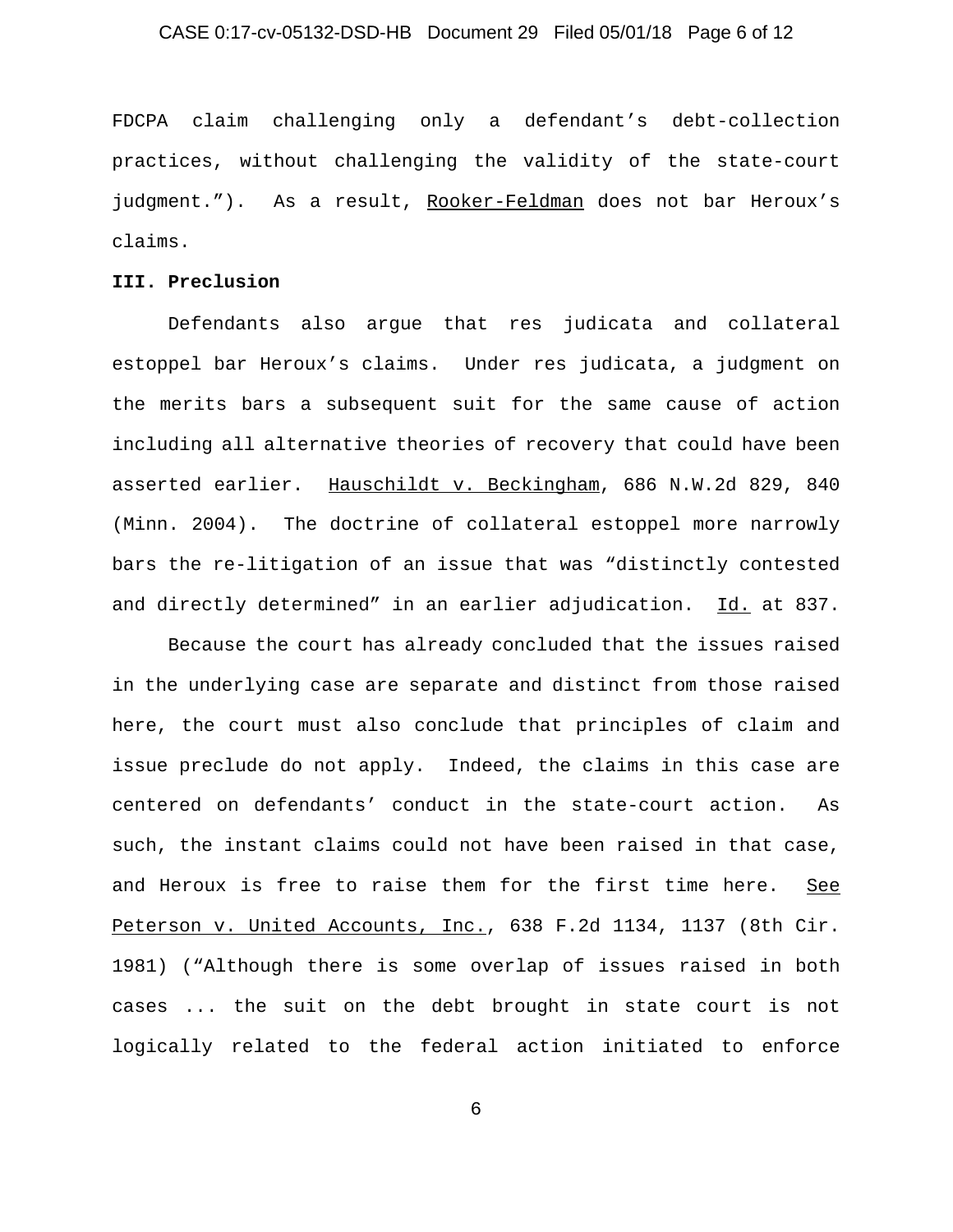### CASE 0:17-cv-05132-DSD-HB Document 29 Filed 05/01/18 Page 7 of 12

federal policy regulating the practices for the collection of such debts.").

#### **IV. Adequacy of Pleading**

## **A. Debt Collector Status**

Callidus argues that it should be dismissed from this case because it is not a "debt collector" as defined by the FDCPA.

Congress enacted the FDCPA to protect consumers "in response to abusive, deceptive, and unfair debt collection practices." Schmitt v. FMA Alliance, 398 F.3d 995, 997 (8th Cir. 2005). "A debt collector may not use false, deceptive, or misleading misrepresentation or means in connection with the collection of any debt." 15 U.S.C. § 1692(e). A debt collector is "any person who uses any instrumentality of interstate commerce or the mails in any business the principal purpose of which is the collection of any debts, or who regularly collects or attempts to collect, directly or indirectly, debts owed or due or asserted to be owed or due another." Id. § 1692a(6). Meanwhile, a creditor is "any person who offers or extends credit creating a debt or to whom a debt is owed, but such term does not include any person to the extent that he receives an assignment or transfer of a debt in default solely for the purpose of facilitating collection of such debt for another." Id. § 1692a(4). "A distinction between creditors and debt collectors is fundamental to the FDCPA, which does not regulate creditors' activities at all." Schmitt, 398 F.3d at 998.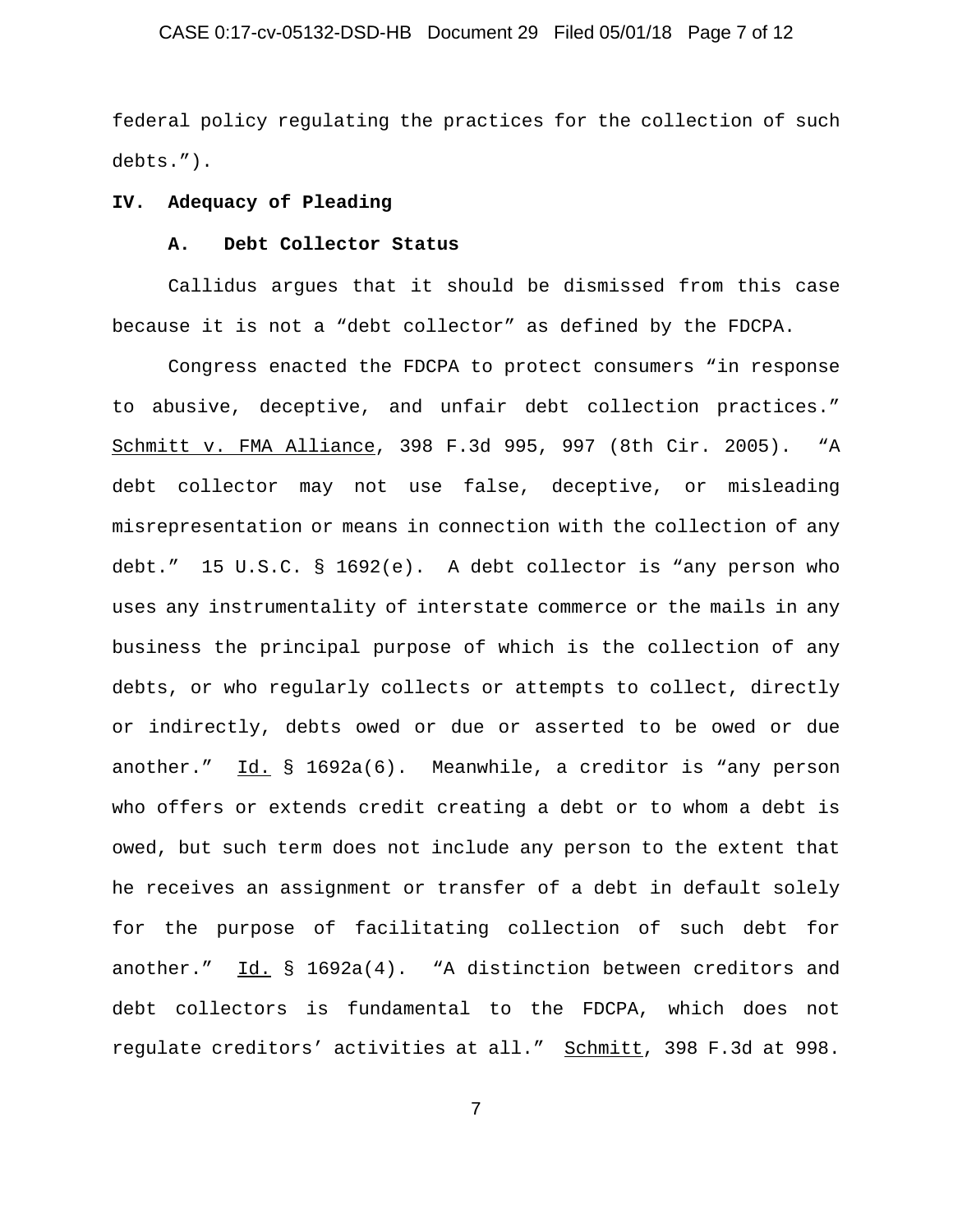### CASE 0:17-cv-05132-DSD-HB Document 29 Filed 05/01/18 Page 8 of 12

The complaint alleges that Callidus is a debt collector by essentially reciting the elements set forth in § 1692a(6). Compl. ¶ 5. Callidus denies that it is a debt collector and asserts that it is simply a passive debt buyer that forwards its accounts to third parties for collection. At least with respect to this case, there is no dispute that Callidus is not a debt collector, because in the state court action, it was collecting a debt on its own account. Under recent United States Supreme Court precedent, this fact is dispositive. In Henson v. Santander Consumer USA Inc., 137 S. Ct. 1718, 1721-22 (2017), the Court held that a debt purchaser "may indeed collect debts for its own account without triggering" the FDCPA. As a result, Callidus must be dismissed from the case.<sup>2</sup>

### **B. Sufficiency of Allegations**

Heroux claims that Messerli violated several provisions of the FDCPA. "A violation of the FDCPA is reviewed utilizing the unsophisticated-consumer standard which ... protects the uninformed or naive consumer, yet also contains an objective element of reasonableness to protect debt collectors from liability for peculiar interpretations of collection [attempts]." Strand v. Diversified Collection Serv., Inc., 380 F.3d 316, 317–18 (8th Cir. 2004) (citations and internal quotation marks omitted). "The unsophisticated consumer test is a practical one, and statements that are merely susceptible of an ingenious misreading do not

 $2^2$  The court will only reference Messerli going forward.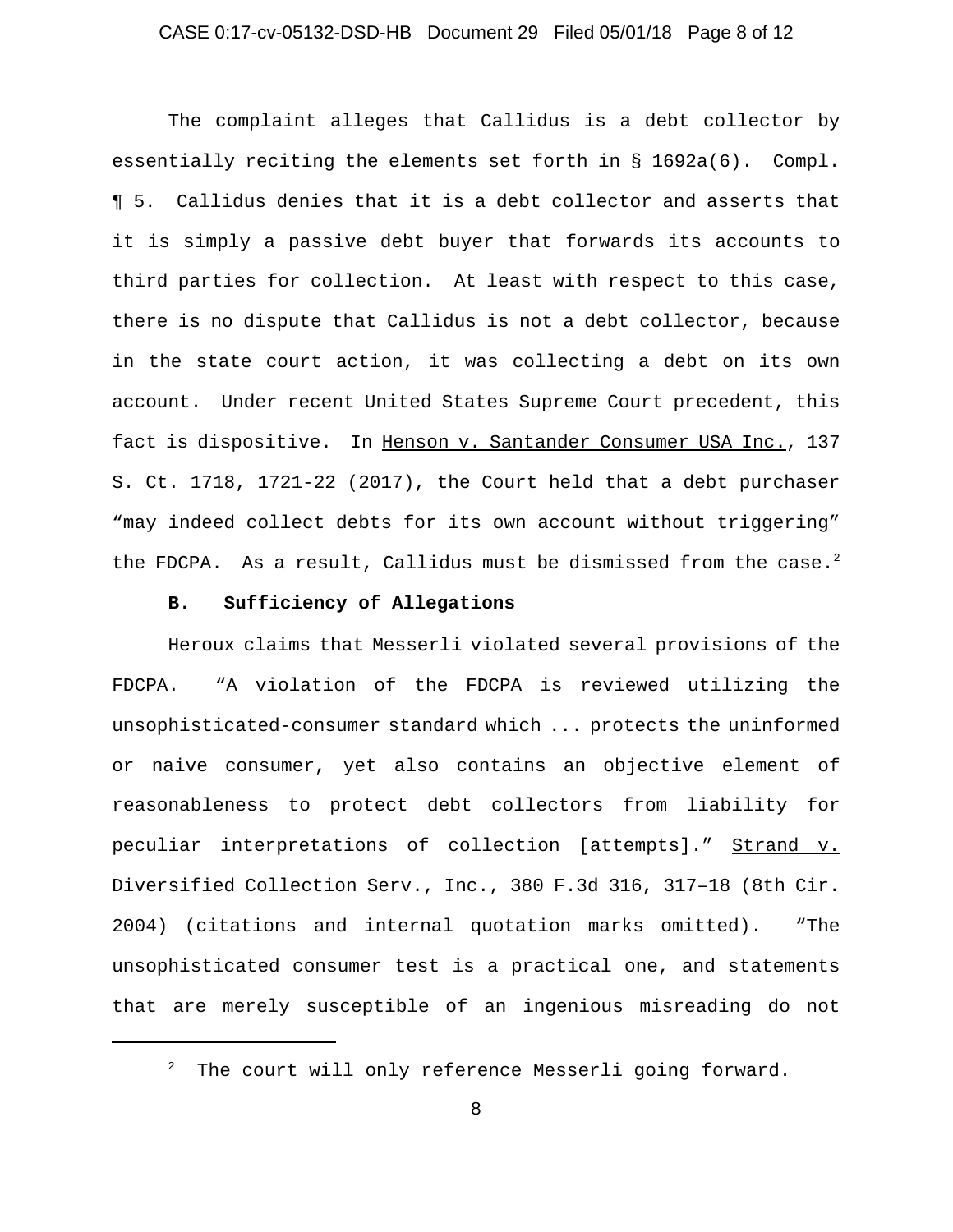#### CASE 0:17-cv-05132-DSD-HB Document 29 Filed 05/01/18 Page 9 of 12

violate the FDCPA." Peters v. Gen. Serv. Bureau, Inc., 277 F.3d 1051, 1056 (8th Cir. 2002) (citation and internal quotation marks omitted).

#### **1. Interest**

Heroux first alleges that Messerli violated § 1692f(1) in the underlying lawsuit by requesting pre-judgment interest at a rate of six percent under the contract and post-judgment interest under Minn. Stat. § 549.09. Compl. ¶ 44; Answer Ex. A at 50. Specifically, Heroux asserts that the original creditor waived prejudgment interest by failing to provide him with statements showing the accumulation of interest post charge-off.  $Id. \P 46.$  He also claims, rather confusingly, that Messerli improperly requested interest under Minn. Stat.  $\S$  334.01 instead of  $\S$  549.09.<sup>3</sup> Neither the underlying complaint nor the summary judgment motion identifies the statutory authority for interest, however. And Messerli's request for costs and disbursements cites to § 549.09 as the authority for post-judgment interest. Answer Ex. A at 50. This inconsistency alone is sufficient to warrant dismissal.<sup>4</sup> Additionally, having a "valid legal defense to the application of

<sup>&</sup>lt;sup>3</sup> Compounding the confusion, Heroux argues that "as a matter of law, §549.09, and not §334.01, is not the applicable interest statute in Minnesota." Pl's. Opp'n Mem. At 23-24 (emphases added).

<sup>&</sup>lt;sup>4</sup> Further, the Minnesota Supreme Court has never "discussed the interplay between section 334.01 and section 549.09[,]" thus leaving the issue open. Hogenson v. Hogenson, 852 N.W.2d 266, 273 (Minn. Ct. App. 2014).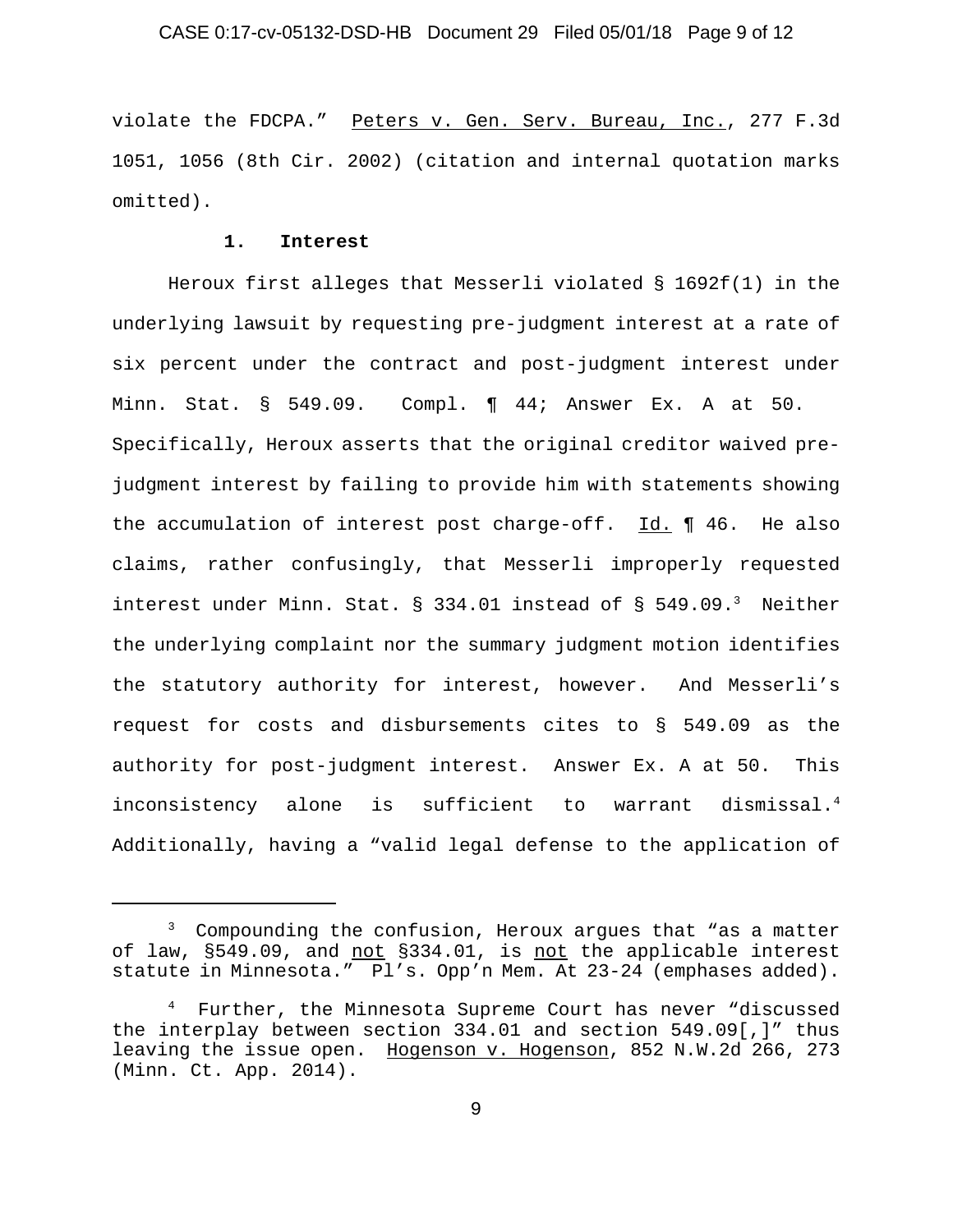### CASE 0:17-cv-05132-DSD-HB Document 29 Filed 05/01/18 Page 10 of 12

the [interest] statute does not mean that [the debt collector] attempted to collect interest that is not permitted by law." Hill v. Accounts Receivable Servs., LLC, No. 16-4356, 2018 WL 1864720, at \*2 (8th Cir. Apr. 19, 2018). As a result, the interest claim is dismissed.

## **2. Affidavit Costs**

Heroux next alleges that Messerli violated § 1692e by requesting \$3.00 in affidavit costs in the underlying case without actually incurring such costs. Id. 11 53-56. Section 1692e prohibits debt collectors from using "any false, deceptive, or misleading representation or means in connection with the collection of any debt." Even assuming costs imposed following judgment on the debt falls within this provision, it is undisputed that Messerli incurred affidavit costs in serving the complaint on Heroux.<sup>5</sup> Answer Ex. A at 51; Compl. 54. Therefore, Heroux cannot maintain his claim on this basis. For the same reason, this claim also fails to the extent it is based on § 1692f(1).

## **3. Creditor Name**

Heroux contends that Messerli violated § 1692e by incorrectly identifying Callidus as "Callidus Portfolio Management" rather than "Callidus Portfolio Management Inc.," which is its registered name

<sup>5</sup> The fact that Messerli also requested \$35 in fees for "Sheriff's/Metro Legal Services Fees" does not establish that Messerli did not also incur the \$3.00 affidavit fee. See Answer Ex. A at 51.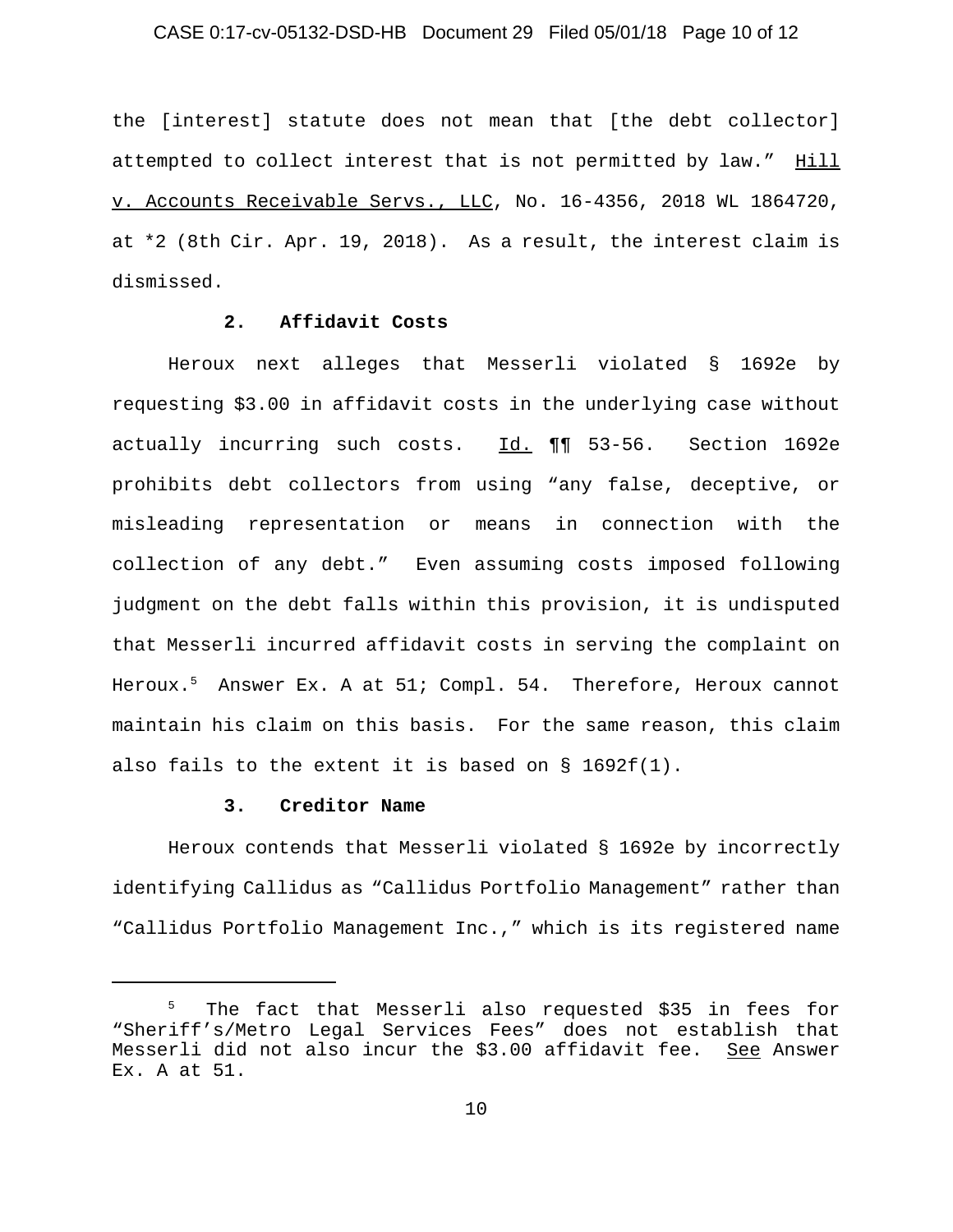### CASE 0:17-cv-05132-DSD-HB Document 29 Filed 05/01/18 Page 11 of 12

in Minnesota. He also alleges that Messerli misidentified Callidus's predecessor in interest as HSBC Bank N.A. rather than HSBC Bank Nevada, N.A. Neither technical error supports a claim under the FDCPA.

In Hill, the Eighth Circuit applied a materiality standard to § 1692e. 2018 WL 1864720, at \*1. The court was persuaded by Hahn v. Triumph Partnerships, LLC, 557 F.3d 755, 758 (7th Cir. 2009), which held that "[a] statement cannot mislead unless it is material, so a false but non-material statement is not actionable." In other words, "[i]f a statement would not mislead the unsophisticated consumer, it does not violate the [Act] - even if it is false in some technical sense." Id. (quotation marks and citation omitted). Here, the minor errors in the corporate names would not mislead even an unsophisticated consumer about the identities of the creditors. This claim is also dismissed.

#### **4. Discovery Requests**

The crux of Heroux's complaint is that Messerli violated the FDCPA by serving "interlocking discovery" designed to deceive, mislead, and confuse. The court has carefully reviewed the complaint and the discovery requests and finds that Heroux has adequately stated a plausible claim. See Dakowa v. MSW Capital, LLC, No. 16-2753, 2017 WL 662975, at \*5-7 (D. Minn. Feb. 17, 2017) (denying debt collector's motion to dismiss a claim based on similar interlocking discovery). As a result, the court denies the